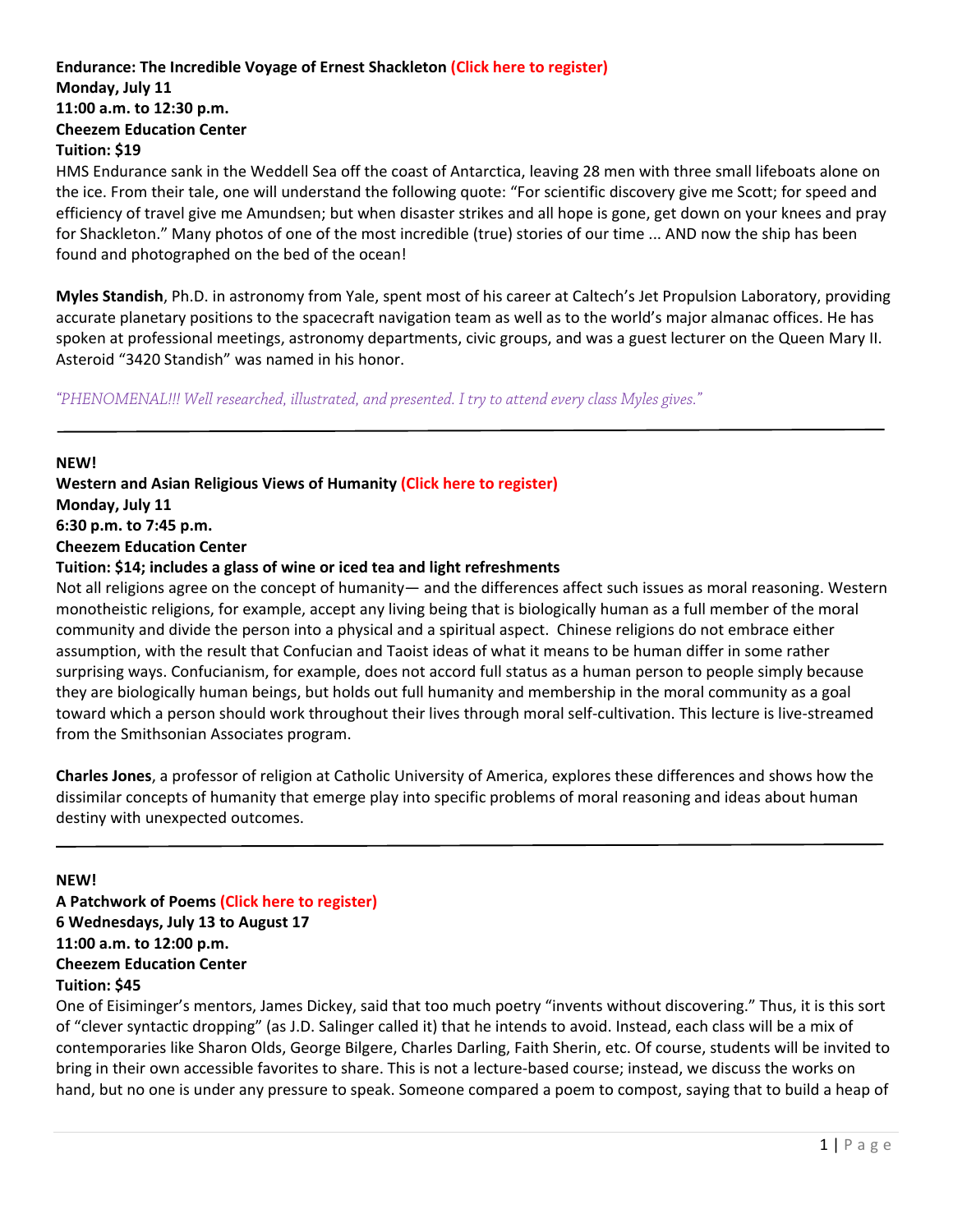the stuff, one needs to pile up a hillock of organic and inorganic matter to get a spadeful of soil. My goal is six spadesful of "soil" for the garden that grows in your skull—one for each hour‐long class.

**Skip Eisiminger** is retired from the Clemson University English Department, where he taught History of the Language, Word Study, American Literature, interdisciplinary humanities, and creative writing for 42 years. He continues to publish in the *South Carolina Review*, *Weekly Hubris*, and *KYSO Flash*. He's the author of *Anecdotes and Antidotes* (Serving House Press, 2019).

#### **NEW!**

**Brilliant Blunders from Darwin to Einstein (Click here to [register\)](https://reg138.imperisoft.com/ClemsonUniversity/ProgramDetail/3336333234/Registration.aspx) Wednesday, July 13 6:30 p.m. to 8:30 p.m. Cheezem Education Center Tuition: \$19 includes a glass of wine or iced tea and light refreshments** Everyone makes mistakes. But were the signature theories of great scientists like Charles Darwin, Lord Kelvin, Linus

Pauling, Fred Hoyle, and Albert Einstein free of blunders? Absolutely not. In a fascinating intellectual journey, explore how mistakes are an essential part of scientific progress. The instructor discusses the weaknesses of these pioneers' theories and attempts to identify both their psychological and neuroscientific origins. Discover how these brilliant but very human individuals collectively helped to dramatically further our knowledge of the evolution of life, our planet, and the universe. This lecture is live‐streamed from the Smithsonian Associates program.

Astrophysicist Mario Livio is a fellow of the American Association for the Advancement of Science, a best-selling author, and a popular speaker.

**The Panama Canal: Amazing History, Marvelous Engineering (Click here to [register\)](https://reg138.imperisoft.com/ClemsonUniversity/ProgramDetail/3336333135/Registration.aspx) Thursday, July 14 11:00 a.m. to 12:30 p.m. Cheezem Education Center Tuition: \$19**

The story of the Panama Canal has it all: a unique cast of characters, the costly railroad, the tragedy of the French disaster, lethal diseases, sleazy politics, the U.S. carrying a "Big Stick," the American triumph, a promising future, and above all, fascinating engineering. The talk will give the whole story, amply illustrated with pictures and photographs.

**Myles Standish**, Ph.D. in astronomy from Yale, spent most of his career at Caltech's Jet Propulsion Laboratory, providing accurate planetary positions to the spacecraft navigation team as well as to the world's major almanac offices. He has spoken at professional meetings, astronomy departments, civic groups, and was a guest lecturer on the Queen Mary II. Asteroid "3420 Standish" was named in his honor.

*"Myles was great! Very informative and a fun class! The presentation was clear and very well done."* 

**NEW! Summer Opera:** *The Barber of Seville* **at the Brevard Music Festival (Click here to [register\)](https://reg138.imperisoft.com/ClemsonUniversity/ProgramDetail/3336333238/Registration.aspx) Saturday, July 16 10:30 a.m. to 7:00 p.m. Departs the Cheezem Education Center Tuition: \$95, includes reserved Area 2 ticket and transportation via Tiger Transit**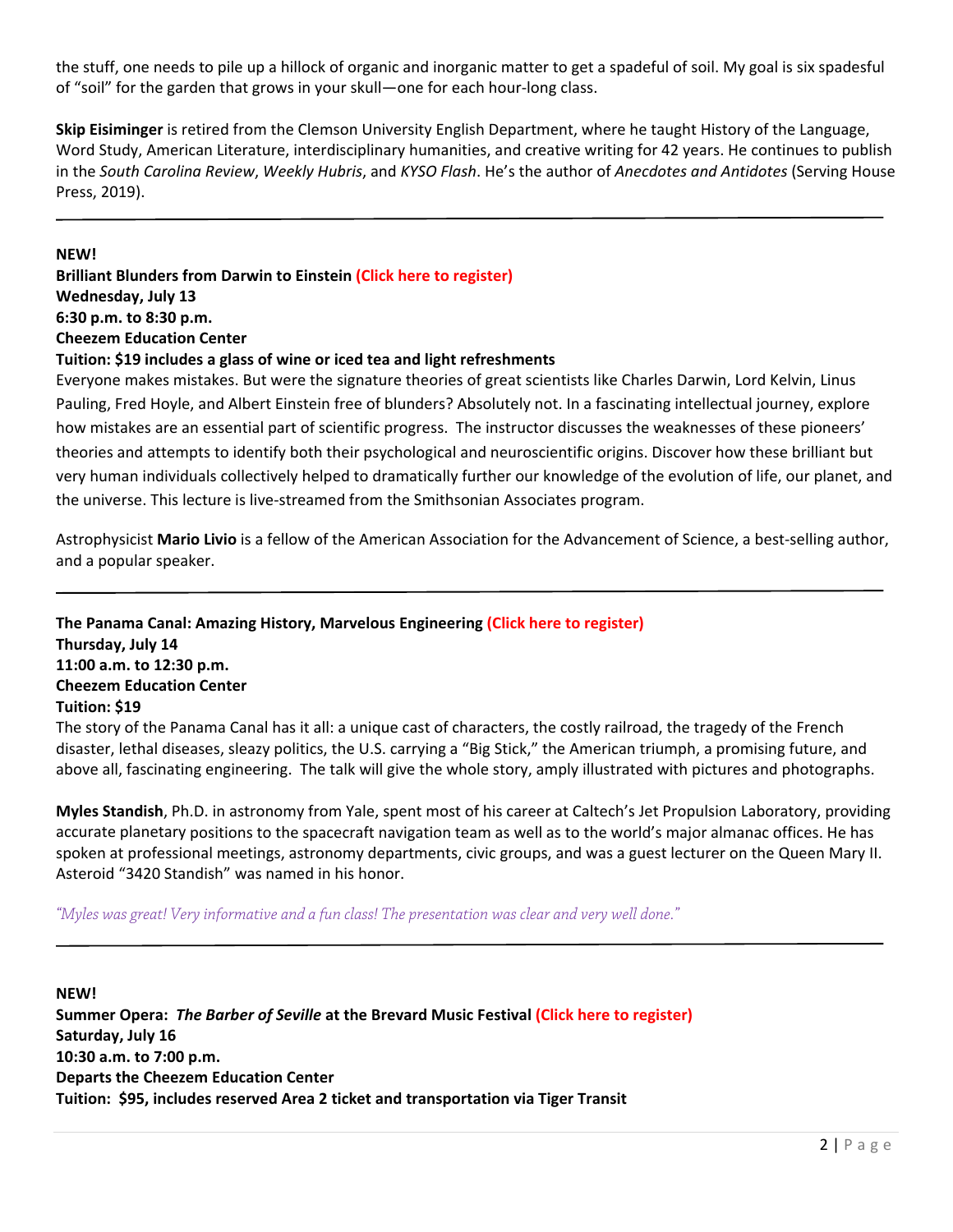With music made recognizable in popular culture by the Bugs Bunny cartoon "The Rabbit of Seville," Rossini's opera *The Barber of Seville* remains a masterpiece of musical comedy almost 250 years after it was written. Plan to be delighted by Rossini's beautiful melodies and plot fraught with bribery, mischievous deception, and disguise all in the name of love. The production features the Janiec Opera Company of the Brevard Music Center along with the Brevard Festival Orchestra, Steven White conducting. The production will be sung in Italian with English supertitles. Leaving at 10:30 a.m., we will arrive the lovely mountain town of Brevard, North Carolina around 12:00 p.m.; you'll have roughly 90 minutes to browse in town and lunch at one of the many restaurants (or brown bag and enjoy the scenery). At 1:20 p.m. we will be transported just a few miles to the Porter Center at Brevard College. After the show, we'll depart the Porter Center for home.

**Julie Vidotto** has been a fan of all things Italian, Bugs Bunny and the Brevard Music Center for decades. She looks forward to leading this artful excursion to Transylvania County, North Carolina.

**NEW!**

**Growing Herbs and Greens for a Kitchen Garden (Click here to [register\)](https://reg138.imperisoft.com/ClemsonUniversity/ProgramDetail/3336333130/Registration.aspx) Monday, July 18 10:00 a.m. to 11:30 a.m. Cheezem Education Center Tuition: \$25**

George Washington Carver said that "the secrets are in the plants. To elicit them you have to love them enough." If your love language is food, here you'll discover how to grow, harvest, preserve, and use herbs and plants that add flavor and nutrition to your cooking! Some of the plants we will discuss include basil, oregano, rosemary, thyme, mint, stevia, and a variety of greens, including sorrel, mustard and arugula.

**Shannon Quattlebaum** is a master gardener and co‐owner of Green Heart Awakening, a natural health and wellness store and classroom space in Pendleton, SC. Shannon made the switch to a plant-based, whole foods diet over 10 years ago and she enjoys sharing her knowledge of growing and using herbs for cooking and teas.

**Beginning Meditation (Click here to [register\)](https://reg138.imperisoft.com/ClemsonUniversity/ProgramDetail/3336333131/Registration.aspx) Tuesday, July 19 10:00 a.m. to 11:30 a.m. Cheezem Education Center Tuition: \$25**

Research has shown that mindfulness meditation can help enhance well-being, boost mood, and improve concentration. In this workshop, we will talk about what mindfulness meditation is and how it differs from other types of meditation, explore the documented benefits of a regular meditation practice, and offer the opportunity to try several mindfulness meditation practices. Participants will leave with a handout outlining the topics and practices covered. Everyone should be able to sit comfortably in a chair; standing practices will be optional.

**Melissa Powell** is a Registered Yoga Teacher and co‐owner of Green Heart Awakening, a natural health and wellness store and classroom space in Pendleton. Melissa has been teaching yoga for 5 years in outdoor and studio settings and particularly enjoys sharing nature‐focused yoga and meditation practices.

*"Very nice introduction to the topic of meditation. I thought this was very complicated but Melissa made it simple, understandable and most important doable."*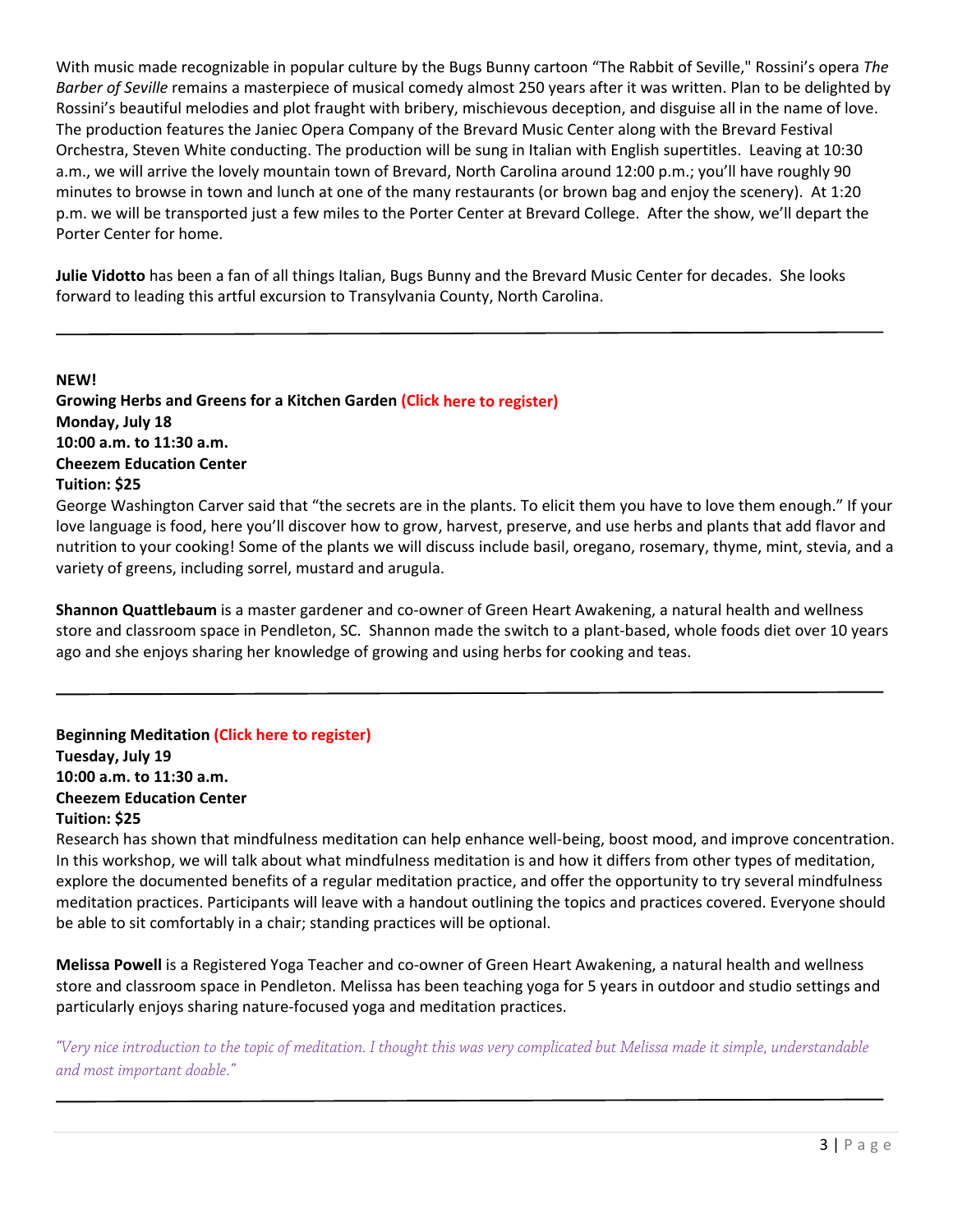## **NEW!**

## Discover the History of Agriculture of the Upstate and Tour of The Happy Berry (Click here to [register\)](https://reg138.imperisoft.com/ClemsonUniversity/ProgramDetail/3336333132/Registration.aspx) **Wednesday, July 20**

## **8:30 a.m. to approximately 10:30 a.m.**

## **Meet there; directions will be provided upon registration Tuition: \$19**

Today, The Happy Berry is a small, small fruit farm on the east side of Lake Keowee with more than 40 years on the land. Prior to that, it was a subsistence farm as the cotton era came to an end. Cotton was king here from 1830 to 1930. Prior to cotton – before 1830 ‐ there were drovers using technology on raising animals, cattle, and pigs brought here by Africans. All of which had encouraged the movement of Scotch Irish in to the upstate after 1750. Going further back, you'll find routes of traders – and prior to that it was savannah of 10,000 plus years. This experiential class will draw on your imagination of the past while walking through a small modern farm.

**Walker Miller** grew up farming and is a retired Clemson University professor, where he worked in research and extension in the disciplines of Plant Pathology and Physiology. He has served as president and/or director for several organizations including Friends of Lake Keowee and Carolina Farm Stewardship Association. He is an avid supporter of sustainability, resilience and carbon sequestration.

**NEW! The Spice Routes: Culture and Cuisine (Click here to [register\)](https://reg138.imperisoft.com/ClemsonUniversity/ProgramDetail/3336333535/Registration.aspx) Wednesday, July 20 12:00 p.m. to 1:30 p.m. Cheezem Education Center Tuition: \$19, includes light refreshments**

We take spices for granted today, but our spice cabinets are home to commodities that were once so exotic and desired that the excitement and competition they elicited spurred a complex sea trade that changed the course of history and the foods we eat. Trace the rich history of the ancient spice routes and explore how centuries of international trade have influenced both how we eat and who we are. The spice routes— trading trails across the Indian Ocean—developed over thousands of years, laying the foundations for the modern world. The talk ends with instructions on setting up a spice library, and to spark your interest in putting that collection to use, the instructor shares three recipes with distinctive spice flavor profiles, each inspired by the original trade routes that wove through Asia and the Middle East. ‐ This lecture is live‐streamed from the Smithsonian Associates program.

Food writer **Eleanor Ford** draws on her new book *The Nutmeg Trail* as she traces the rich history of the ancient spice routes.

**NEW! A Day of Art and Music in Greenville, South Carolina (Click here to [register\)](https://reg138.imperisoft.com/ClemsonUniversity/ProgramDetail/3336333536/Registration.aspx) Friday, July 22 9:00 a.m. to 4:00 p.m. Excursion departs from the Cheezem Education Center Tuition: \$56 includes van transportation and three tours** 

We begin our artful day in Greenville at the Sigal Music Museum, home to hundreds of historically significant instruments by some of the world's most iconic makers over the last 400 years. Our in‐depth guided tour includes their newest exhibit, *Sounds of America*, which uncovers stories from the founding of America to modern day and demonstrations of select instruments. Our next stop is the Greenville County Museum of Art and their latest exhibit, *But Wait ‐‐ There's More!,* including works by David Drake, Jasper Johns, William H. Johnson, Jamie Wyeth, and Andrew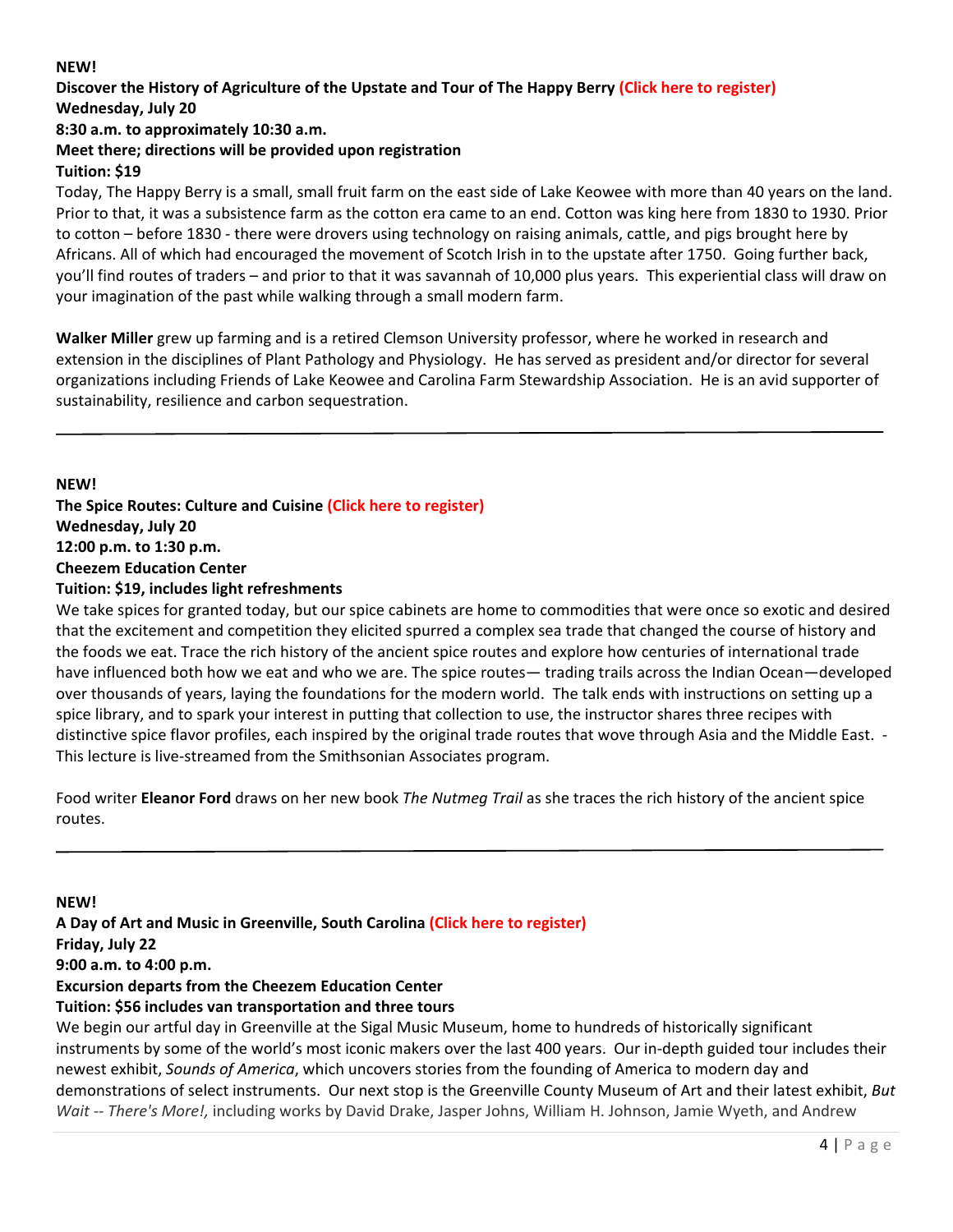Wyeth. We will end the day at Bob Jones University with their collection of works by Benjamin West, an aspiring artist in rural Pennsylvania who became History Painter to the King of England during the Revolutionary War. We'll tour this monumental collection of paintings commissioned by King George III and discover their significance in history.

**OLLI Excursion Volunteers** and staff lead this local excursion to sites well‐deserving of a visit.

**Oconee Rock Quarry (Click here to [register\)](https://reg138.imperisoft.com/ClemsonUniversity/ProgramDetail/3336333239/Registration.aspx) Monday, July 25 10:00 a.m. to 2:00 p.m. Meet there; directions will be provided upon registration Tuition: \$28 includes lunch**

Upstate South Carolina is rich with industry from manufacturing to textiles to nuclear energy. Discover one of these incredible assets in our own back yard at the Oconee County Rock Quarry. Meet with an expert in the field, learn about the industry and what it brings to Oconee County, and get an up‐close look at the quarry itself. Weather permitting, we may even get to see an explosion! Aside from the presentation and tour, spend lunch on‐site with the opportunity to ask questions.

**Lt. Col. (Retired) Joel Rexford** is a graduate of SUNY Brockport, Central Michigan, Command and General Staff College, and the US Army War College. He has led excursions for college and high school students as well as for OLLI at Clemson University.

**NEW!**

**The Grim Years: Settling South Carolina, 1670 – 1720 (Click here to [register\)](https://reg138.imperisoft.com/ClemsonUniversity/ProgramDetail/3336333134/Registration.aspx) Wednesday, July 27 11:00 a.m. to 12:30 p.m. Zoom Virtual Classroom Tuition: \$19**

Explore the hardships that were experienced by people of all ethnicities and all stations in life during the first half‐ century of South Carolina's existence—years of misery caused by nature, pathogens, greed, and recklessness. From South Carolina's founding in 1670 through 1720, a cadre of men rose to political and economic prominence, while ordinary colonists, enslaved Africans, and indigenous groups became trapped in a web of violence and oppression. *The Grim Years: Settling South Carolina, 1670‐1720* is a graphic account of South Carolina's tumultuous beginnings, when calamity, violence, and ruthless exploitation were commonplace.

**John J. Navin** is a professor of history at Coastal Carolina University, where he teaches early American history and conducts research on community, race, and violence in colonial America. He holds a master's degree in American studies from Boston College and a Ph.D. in history from Brandeis University. He is the author of *The Grim Years: Settling South Carolina, 1670‐1720*.

**NEW! The Story of the House of Windsor (Click here to [register\)](https://reg138.imperisoft.com/ClemsonUniversity/ProgramDetail/3336333235/Registration.aspx) Thursday, July 28 6:30 p.m. to 8:30 p.m. Cheezem Education Center \$19 includes a glass of wine or iced tea and light refreshments**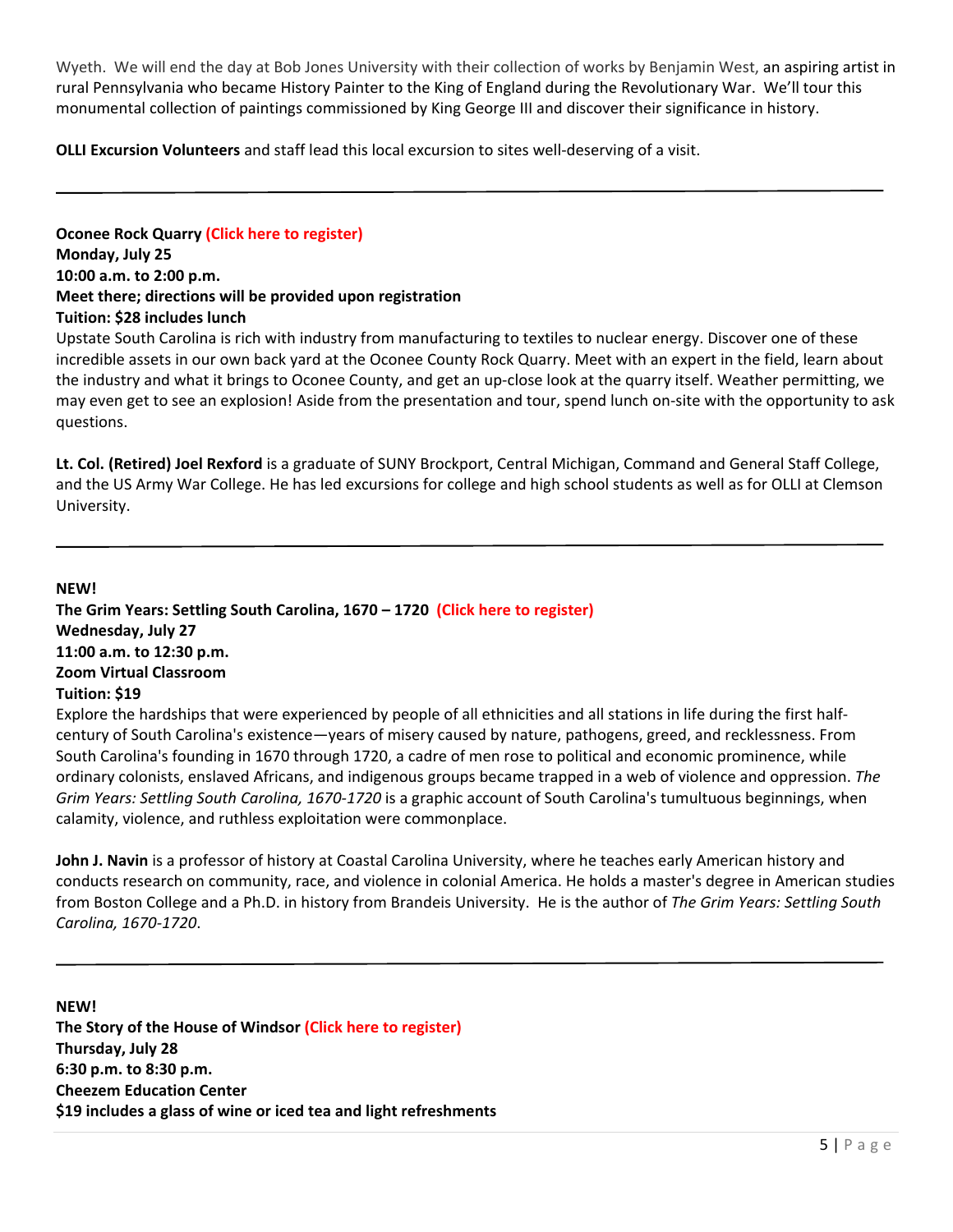In case you missed it, this year celebrates the 70th anniversary of the reign of Queen Elizabeth II and the 105th anniversary of the House of Windsor. At the heart of the Windsor dynasty is a story of change and of the monarchy's response to the needs and wishes of the nation. Explore the history of the House of Windsor, from its beginnings during World War I - when the people of Britain were unhappy with the idea of a royal family of German descent in Buckingham Palace. The lecture traces the reigns of the four Windsor monarchs: George V, George VI, Edward VIII, and Elizabeth II. Explore the impact of the royal family's German heritage and how Queen Victoria's descendants occupied many of Europe's leading families at the turn of the 20th century. Examine the changes within the family caused by the waning power of the aristocracy as modern values prevailed, and how that impacts the image of the royal family today. This lecture is live‐streamed from the Smithsonian Associates program.

Tudor scholar **Carol Ann Lloyd‐Stanger** is former manager of visitor education at the Folger Shakespeare Library.

**Painting on Glass (Click here to [register\)](https://reg138.imperisoft.com/ClemsonUniversity/ProgramDetail/3336333136/Registration.aspx) Tuesday, August 2 11:00 a.m. to 1:00 p.m. Cheezem Education Center Tuition: \$25**

Developed in 9th-century Germany, the art of glass painting reached its peak in the 17th century - think of all those painted windows in Gothic cathedrals. In this hands‐on class, we will explore techniques such as preparing glass for painting, transferring a picture to a glass frame, and painting the glass. We will discuss the type of strokes necessary for the best presentation of the image, how to design pictures and paint on any glass using acrylic paint. A supply list will be provided upon registration.

**Vickie Bagwell** is a retired RN that has had an interest and dabbled in art since the age of 12. Haven taken classes in acrylic, oil, and watercolor painting, she now teaches watercolor, acrylic, and painting on glass classes throughout the community including The Arts Center of Clemson.

**NEW! Bonsai (Click here to [register\)](https://reg138.imperisoft.com/ClemsonUniversity/ProgramDetail/3336333137/Registration.aspx) Tuesday, August 2 1:00 p.m. to 2:30 p.m. Cheezem Education Center Tuition: \$19**

If you've ever been captivated by bonsai, join us! This session explores a brief history of the origins of bonsai before jumping right into its rich artistry. We'll cover different styles of bonsai and their origins as well as traditional display and what a difference a pot can make. The US is making great strides to catch up with the rest of the bonsai world, Japan in particular; we'll highlight a few examples. After the presentation, peruse several examples of bonsai up close and personal along with high quality pots, several tools of the trade, and the soil that helps these trees survive and thrive in small pots. OLLI will follow up this course with an excursion to the Bonsai Garden at the North Carolina Arboretum this fall!

**Wayne Ficklin** is a student of bonsai with two decades of experience. He heads the Upstate SC Bonsai Study Group which is as old as his oldest daughter, a reminder his wife gives often; She's a rising sophomore in high school. The past few years he has studied with bonsai professional Boon Manakitivipart, hoping to advance his trees quickly, to good effect.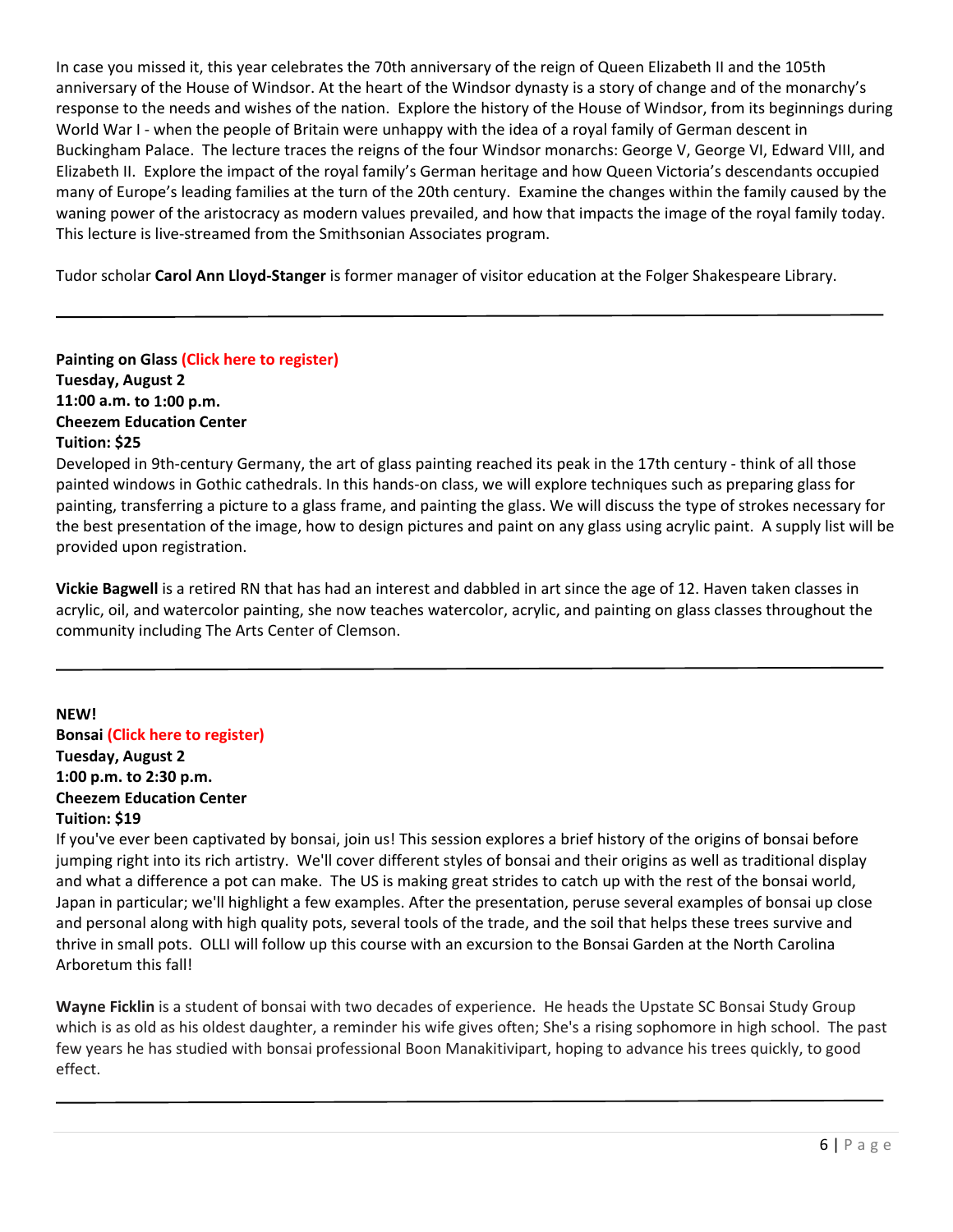## **A Food‐Lover's Tour of Asheville, North Carolina (Click here to [register\)](https://reg138.imperisoft.com/ClemsonUniversity/ProgramDetail/3336333538/Registration.aspx) Wednesday, August 3 11:15 a.m. to 7:30 p.m. Excursion departs from the Cheezem Education Center**

## **Tuition: \$115 includes Tiger Transit transportation and tour**

Bring your appetite and love of adventure! We will visit six to seven handpicked downtown restaurants and food shops, offering a wide variety of food tastings from artful ethnic appetizers washed down with a splash of pinot to hand crafted sizzling delights. Discover how Asheville is a proud and local economy where each business embraces this "keep Asheville local" movement. Asheville restaurants offer homegrown embellishments along with its modern exploration into spicy multi-cultural riches. With its strong roots in Southern heritage, explore this cosmopolitan Mecca of abundant food choices from all around the world.

**Asheville Food Tour guides** have led successful tours for Clemson OLLI Members since 2016.

# **NEW!**

**In Search of Wildlife in Our National and State Parks (Click here to [register\)](https://reg138.imperisoft.com/ClemsonUniversity/ProgramDetail/3336333138/Registration.aspx) Thursday, August 4 11:00 a.m. to 12:30 p.m. Cheezem Education Center Tuition: \$19**

Our National Parks have been called "America's Best Idea" for many reasons: their protection of magnificent and unique landscapes, their stewardship of our country's history, and their preservation of wilderness and wildlife. Many state parks also play an important role in these tasks. Your instructor has extensive experience traveling to many of these extraordinary places, hoping to observe and photograph wildlife in its natural habitat. This course is intended to share her favorite, most reliable locations for wildlife viewing, and tips to make your own visits to these locations successful. We'll take a look at parks from the Canadian Rockies to the Rio Grande Valley to the South Carolina coast. We'll also discuss some tips for the beginning wildlife photographer. This course is co-sponsored by the Clemson Photo Club, an OLLI Community Partner.

**Ellen Rhodes‐Mims** is a retired teacher, avid amateur photographer, and a member of the Clemson Photo Club.

#### **NEW!**

**The Mystical Core in Traditional Religions (Click here to [register\)](https://reg138.imperisoft.com/ClemsonUniversity/ProgramDetail/3336333236/Registration.aspx) Thursday, August 4 6:30 p.m. to 8:30 p.m. Cheezem Education Center \$19 includes a glass of wine or iced tea and light refreshments**

Mysticism—the intense awareness and the conscious unmediated experience of an ultimate reality, divinity, or God captures the very essence of religious experience. What role does it play in world religions? Is there a core mystical experience shared among religious traditions or is each mystic's experience uniquely shaped by cultural, linguistic, and religious context? Through a selection of sacred texts, music, art, and other forms of expression, this lecture examines the meaning, role, and practice of mysticism by briefly reviewing Hindu, Buddhist, Jewish, Christian, and Islamic forms. In the process, discover what the mystical traditions reveal about the nature of relationships between humans and the divine. This lecture is live‐streamed from the Smithsonian Associates program.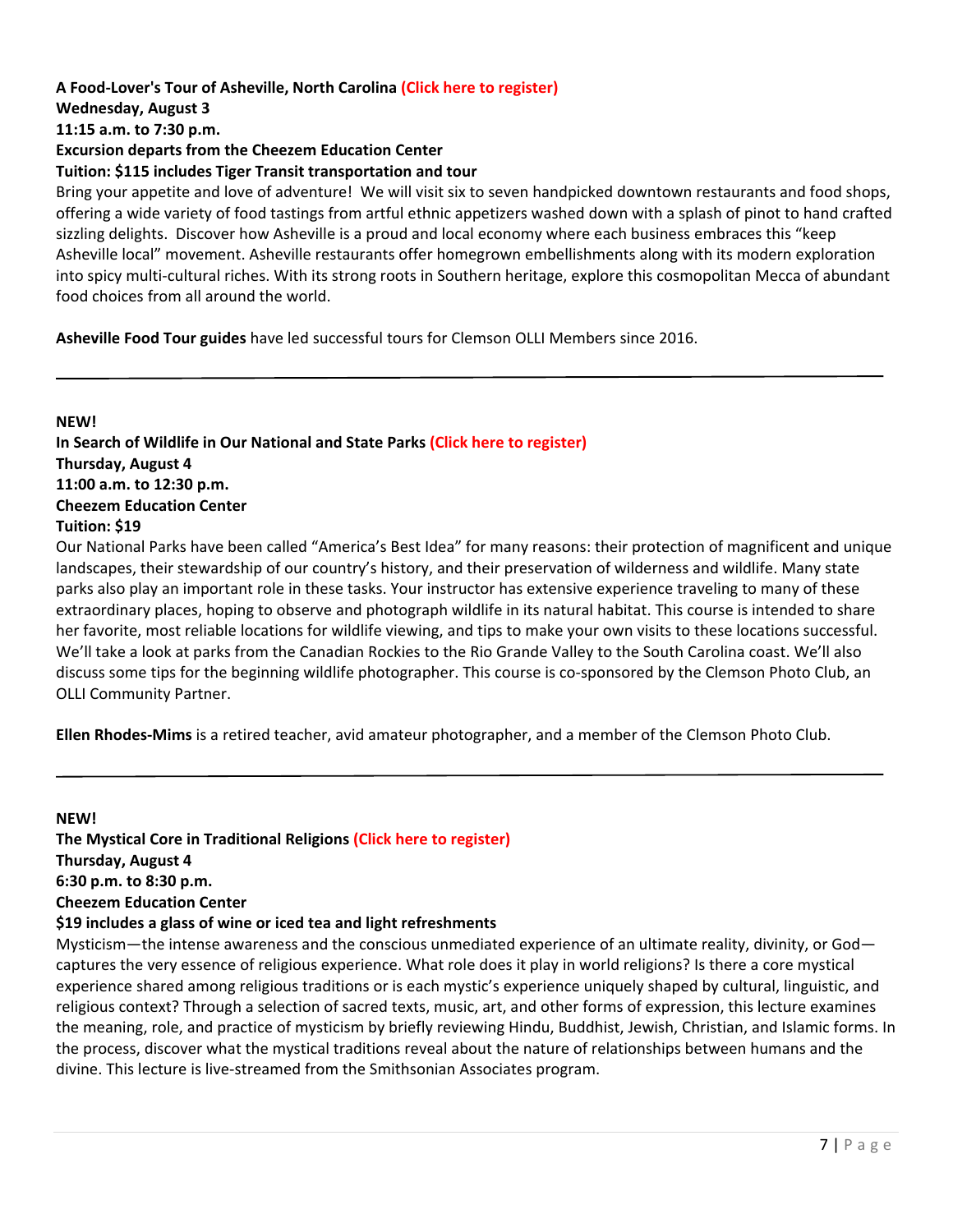Comparative religion scholar **Graham Schweig** is a professor of philosophy and religion at Christopher Newport University and distinguished teaching and research faculty at the Graduate Theological Union.

#### **NEW!**

**The University as Curator: Clemson Collections (Click here to [register\)](https://reg138.imperisoft.com/ClemsonUniversity/ProgramDetail/3336333539/Registration.aspx) Friday, August 5 9:30 a.m. to 3:30 p.m. Excursion departs from the Cheezem Education Center Tuition: \$59 includes Tiger Transit transportation, lunch and four tours**

The role of a curator in museums and galleries is traditionally to acquire, care for and develop a collection. Each collection may have a theme, a central figure, a provocative concept or a story to tell – but they will always have a viewpoint. Curators also arrange displays of collection and loaned works and interpret the collection in order to inform, educate and inspire the public. So, what happens when the University takes on this role? This tour explores curation in four University realms: natural history (Bob and Betsy Campbell Museum), plant science (CU Herbarium), South Carolina History (Special Collections and Archives), and art (Brooks Center). Discover how these collections came to be, and how the support the public service and educational mission of South Carolina's land grant University.

OLLI Summer Staff **Megan Kovacs** and **Clare Mazzeo** lead this tour of lesser‐known and behind‐the‐scenes areas of OLLI's host University.

**NEW! Duke Ellington (Click here to [register\)](https://reg138.imperisoft.com/ClemsonUniversity/ProgramDetail/3336333330/Registration.aspx) Monday, August 8 11:00 a.m. to 12:30 p.m. Cheezem Education Center Tuition: \$19**

Born in Washington, D.C., Ellington was based in New York City from the mid‐1920s and gained a national profile through his orchestra's appearances at the Cotton Club in Harlem. Discover the life, music, and legacy of one of America's most important artists! Ellington was a prolific composer, songwriter, pianist, and bandleader and shaped both popular and classical music development. This session will feature stories of Ellington's life alongside guided listening of some of his most famous works of art.

**Dr. Eric J. Lapin** is a Senior Lecturer of Music in the Department of Performing Arts and the former Artistic Director for the Brooks Center for the Performing Arts at Clemson University. He is the author of *The Artist Entrepreneur: Finding Success in a New Arts Economy* with Ron McCurdy and Rick Goodstein. He is a member of the SC Humanities: Speaker's Bureau and teaches courses in arts administration, entrepreneurship, applied clarinet, and music history.

## **NEW!**

**Tracing the Roots of Appalachian Music (Click here to [register\)](https://reg138.imperisoft.com/ClemsonUniversity/ProgramDetail/3336333139/Registration.aspx) Tuesday, August 9 1:00 p.m. to 2:30 p.m. Cheezem Education Center Tuition: \$19**

First recorded in the 1920s, Appalachian musicians were a key influence on the early development of old-time music, country music, bluegrass, and rock n' roll, and were an important part of the American folk music revival of the 1960s. Instruments typically used include the banjo, American fiddle, fretted dulcimer, and later the guitar. The music itself is largely derived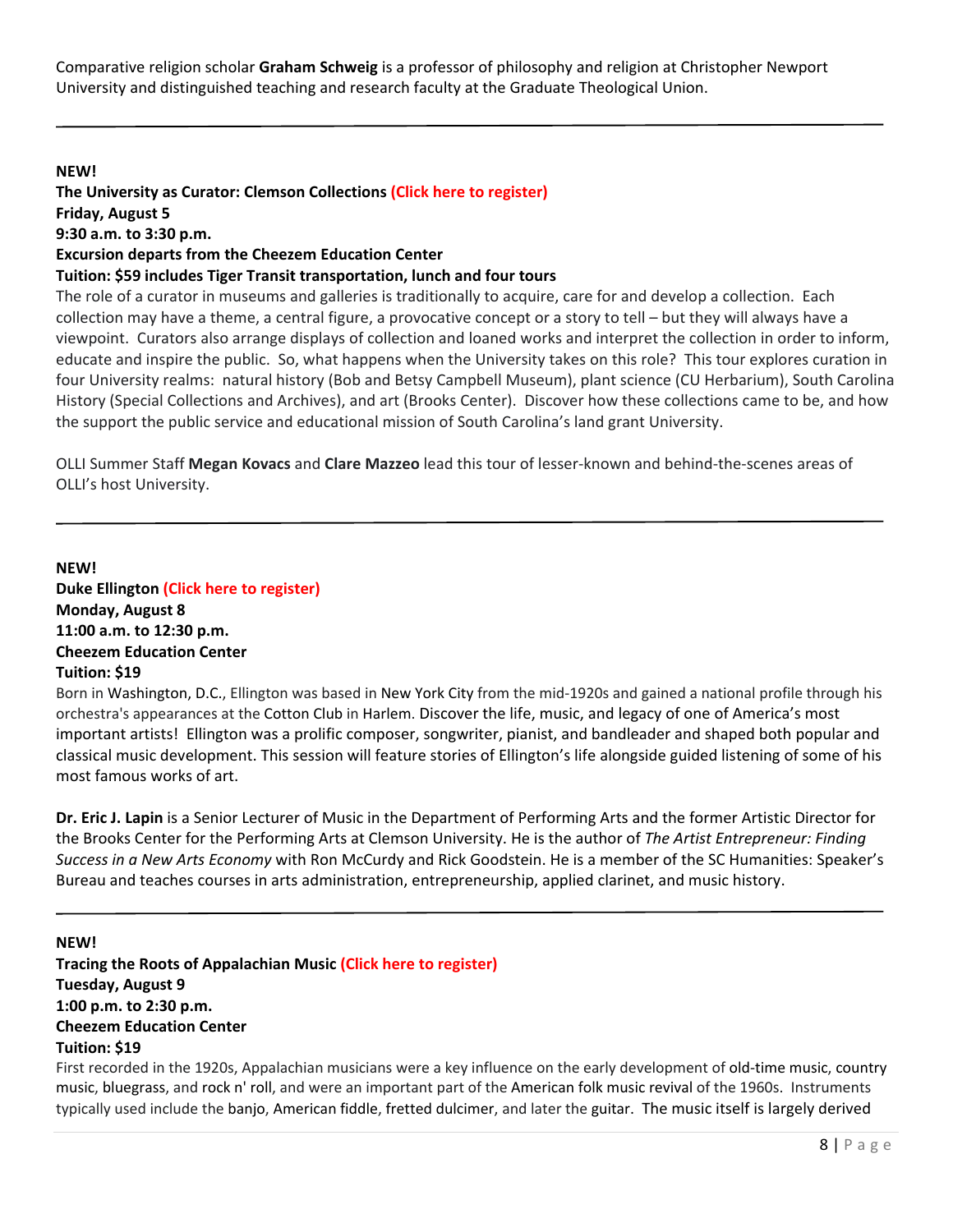from the ballads, hymns, and fiddle music of the British Isles - particularly Scotland. Other, lesser influences came from Africa and continental Europe. As Scots left for America, many came by way of Ireland, which added its own influence. Join us as we trace this music from its roots in the old country to its effect on the music of today.

**Jim Nicholson** is an OLLI instructor for several South Carolina lifelong learning institutions including OLLI at Furman, OLLI at Clemson, OLLI at USC‐Beaufort and Lifelong Learning at Wofford on a variety of topics.

#### **NEW!**

**Highlands, NC: A Visit to the Bascom and the Biological Station (Click here to [register\)](https://reg138.imperisoft.com/ClemsonUniversity/ProgramDetail/3336333537/Registration.aspx) Wednesday, August 10 9:00 a.m. to 5:30 p.m. Departs Cheezem Education Center; Oconee County pickup at Ingles in Seneca Tuition: \$49 includes transportation via Tiger Transit and tours**

Highlands was founded in 1875, when its founding fathers sat down with a map. Drawing a straight line from Chicago to Savannah as well as New Orleans to New York City, they invested in what they thought would be the future center of commerce and trading. While that decision didn't result as planned, Highlands today is a cross-section of outdoor enthusiasts, foodies, artists, scientists, and authors. This excursion begins at the Highlands Biological Station, founded in 1962 as a refuge and demonstration garden for the diverse flora of the Southern Appalachians; we'll tour the gardens with their more than 500 species of ferns, native perennials, trees, and shrubs. After time on your own for lunch and browsing in what has been called a "postcard‐perfect mountain town," we visit The Bascom, a center for visual arts. Two exhibits take center stage: Imaginary Landscapes: Stories from the American South at the indoor gallery and the outdoor sculpture exhibit, an annual event in its second year.

With assistance from Excursion Volunteers, **Julie Vidotto** brings her own gardening experience to this day in the mountains.

**NEW! Westward Ho to Texas Music (Click here to [register\)](https://reg138.imperisoft.com/ClemsonUniversity/ProgramDetail/3336333230/Registration.aspx) Thursday, August 11 1:00 p.m. to 2:30 p.m. Cheezem Education Center Tuition: \$19**

Here we move beyond the mountains of the Appalachian region to follow those settlers who continued west. One place provided unexpectedly fertile ground for their music ‐ Texas. Settlers there absorbed other styles of music, ranging from Hispanic to German influences, and even Polish. Ever seen a Mexican polka festival? Join us, and you will.

**Jim Nicholson** is an OLLI instructor for several South Carolina lifelong learning institutions including OLLI at Furman, OLLI at Clemson, OLLI at USC‐Beaufort and Lifelong Learning at Wofford on a variety of topics.

**Tea Herbs: Growing and Using Plants to make Herbal Teas (Click here to [register\)](https://reg138.imperisoft.com/ClemsonUniversity/ProgramDetail/3336333231/Registration.aspx) Monday, August 15 10:00 a.m. to 11:30 a.m. Cheezem Education Center Tuition: \$25**

Have a cold or an upset stomach, try a cup of peppermint tea. Sore throat or insomnia? Reach for chamomile! Lemon verbena has been studied extensively for its anti-inflammatory properties. And the source for these cures may be outside your back door. In this class, we will discuss how to grow, harvest, preserve, and use herbs and plants that can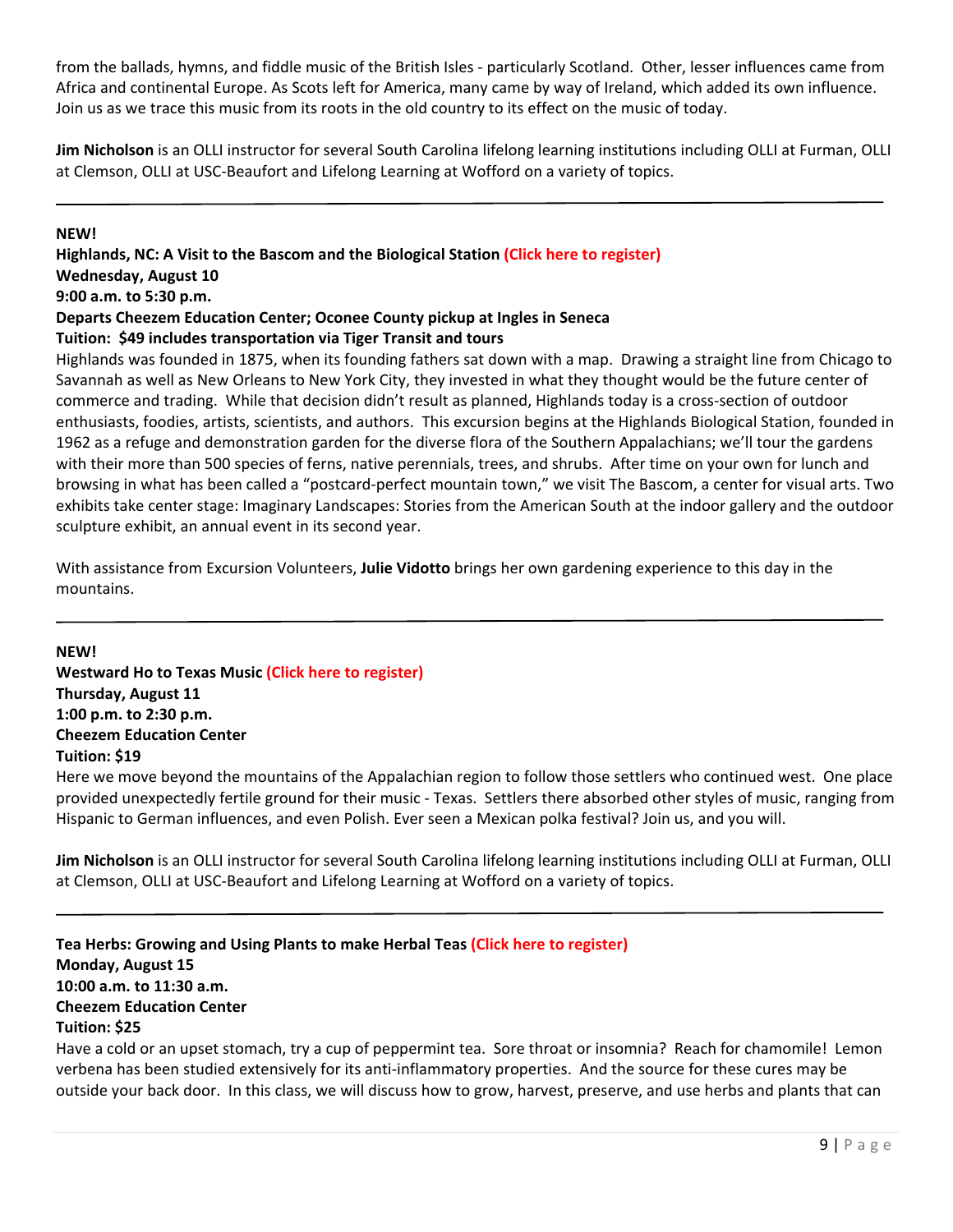be used to make your own herbal tea blends. Some of the plants discussed will include lemon balm, mint, chamomile, holy basil, dandelion, lavender, and stinging nettle.

**Shannon Quattlebaum** is a master gardener and co‐owner of Green Heart Awakening, a natural health and wellness store and classroom space in Pendleton. Shannon made the switch to a plant‐based, whole foods diet over 10 years ago and she enjoys sharing her knowledge of growing and using herbs for cooking and teas.

**Tour Mushroom Mountain, Cutting Edge Research in Pickens County (Click here to [register\)](https://reg138.imperisoft.com/ClemsonUniversity/ProgramDetail/3336333331/Registration.aspx) Tuesday, August 16 11:00 a.m. to 12:30 p.m. Meet there; directions will be provided upon registration Tuition: \$15** 

Right around the corner in Liberty, SC you'll find one of the world's premier mushroom farms. Mushroom Mountain farm and research center cultivates edible and medicinal fungi and finds solutions to environmental and medical problems. Aspects of this experience include an introduction to fungal ecology and life cycles, laboratory tour and research overviews, and the fruiting room. Many aspects of mushrooms, including medicinal properties, cooking, and mycoremediation to soil creation will be discussed along the way!

**Tradd Cotter** is the owner of Mushroom Mountain, a best-selling author, microbiologist, and organic gardener. He also teaches and leads the only multi‐state mushroom identification certification program in the U.S., accepted by seven state health departments.

**NEW!**

**Florida's Largest City ‐ Key West? (Click here to [register\)](https://reg138.imperisoft.com/ClemsonUniversity/ProgramDetail/3336333232/Registration.aspx) Wednesday, August 17 1:00 p.m. to 2:30 p.m. Zoom Virtual Classroom Tuition: \$19**

But for the vagaries of history and Mother Nature, Key West could have become a vastly different place than the resort we know today. Its development as an important port and military base was derailed (literally) by the 1935 Labor Day hurricane. However, the "Conch Republic" re-invented itself and became home to an intriguing group of individuals. As one Key West resident said, "This is where the weird go pro." Join us as we discover the history of Key West and visit with some of its residents, past and present, including Ernest Hemingway, Tennessee Williams, Jimmy Buffet, Thomas McGuane and others.

**Jim Nicholson** is an OLLI instructor for several South Carolina lifelong learning institutions including OLLI at Furman, OLLI at Clemson, OLLI at USC‐Beaufort and Lifelong Learning at Wofford on a variety of topics.

*"Jim Nicholson is an excellent instructor. Knows the subject matter thoroughly. He is animated and shows his personality while explaining the subject."* 

**NEW! Classical Music and Jim Crow (Click here to [register\)](https://reg138.imperisoft.com/ClemsonUniversity/ProgramDetail/3336333332/Registration.aspx) Thursday, August 18 11:00 a.m. to 12:30 p.m. Cheezem Education Center Tuition: \$19**